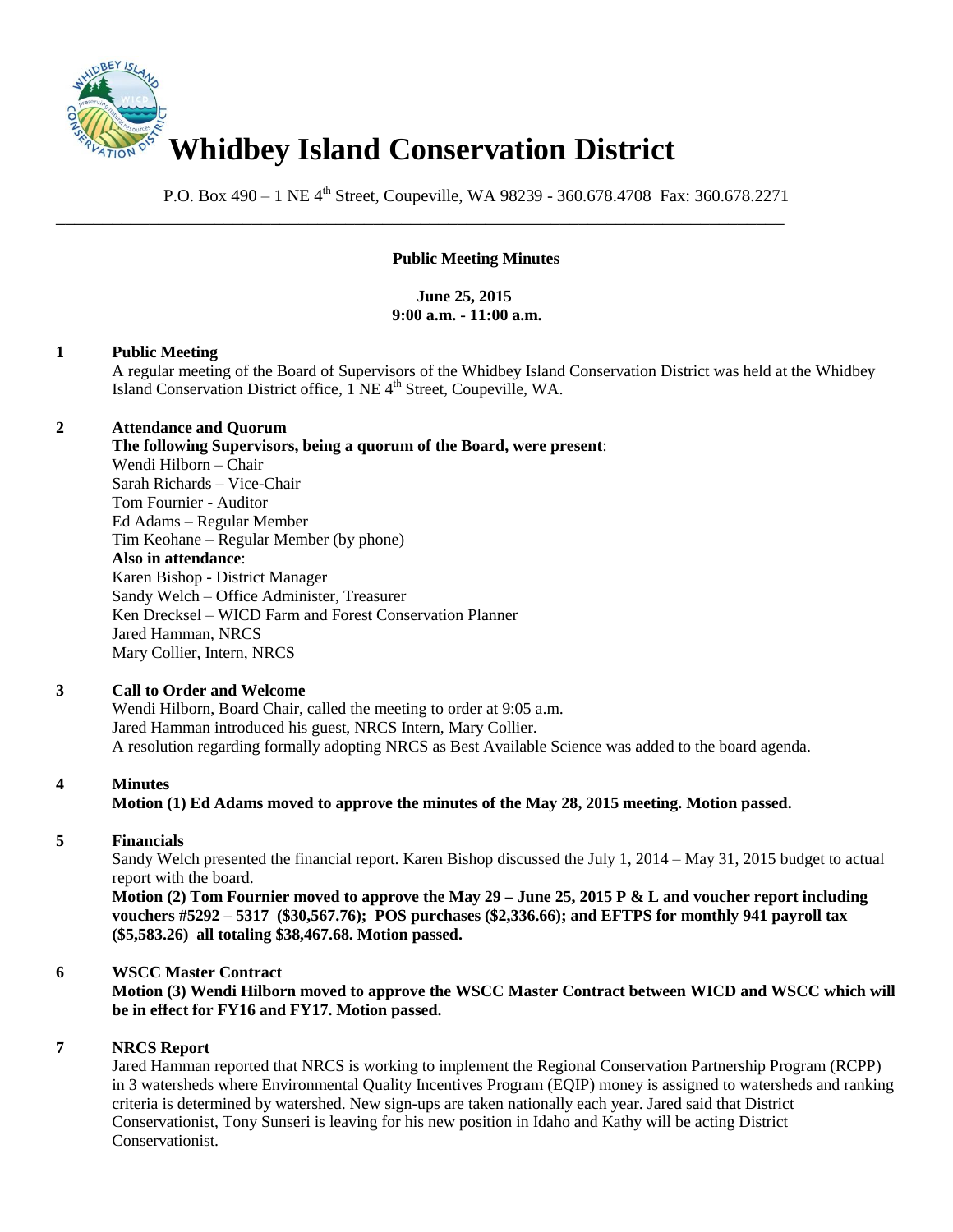# **8 WSCC Report**

Shana was unable to join the meeting. The legislature is close to reaching a state budget for the biennium. If the budget is not approved, WICD will operate on local funding until state funding is approved.

### **9 Cost Share Policy**

Karen Bishop explained that a new Cost Share Resolution must be approved by the board for WSCC Cost Share funds to be approved for the new biennium. Karen recommended increasing the landowner labor rate to \$20.00 per hour as recommended by WSCC. Currently the policy pays 75% of eligible expenses, not to exceed 100% of project cost. **Motion (4) Tom Fournier moved to approve Cost Share Policy Resolution No. 15\_06\_1, stating that WICD will provide cost share to landowners at a rate of 75% for NRCS approved management practices. Landowner labor rate will be set at \$20.00 per hour. Motion passed.**

### **10 WADE Report**

Ed Adams discussed the training track that he attended at WADE for new Supervisors. He also checked that the District was aware, through IRS Code, donations to districts receive the same tax treatment to donors as do donations to a 501© 3 organization. Karen said she would send information on this IRS Section 170 code to the board. Karen discussed her new responsibilities as incoming state WADE President. Supervisors asked that hours and travel be tracked by the district. Karen will include some of this time in the WSCC scope of work for FY16.

### **11 NRCS as Best Available Science**

Karen updated the board on the status of the Critical Areas Update for Agriculture in Island County to be compliant with Growth Management requirements. Bruce Gordon put together a resolution of the board which was sent to Island County to explain the criteria NRCS meets to be accepted as Best Available Science (B.A.S.). Karen said that the Snohomish CD board passed a similar resolution.

**Motion (5) Sarah Richards moved to accept the resolution defining NRCS as accepted Best Available Science for agricultural for natural resource protection. Motion passed.** 

# **12 Farm Plan Presentation –Ken Drecksel**

Ken Drecksel presented an (Resource Management System (RMS) level farm conservation plan for approval. **Motion (6) Wendi Hilborn moved to approve farm plan 6\_15-1. Motion passed.** 

# **13 Staff Reports**

DOE/WICD Agreement – Karen updated the board on recent conversations with Dept. of Ecology (DOE) regarding the district's role when DOE either 1) receives a complaint or, 2) finds a violation in an agricultural setting on Whidbey Island. The Board is concerned about managing workload in the event that DOE priorities may not align with WICD priorities. The Board feels that if the situation is urgent, there should be DOE funding for complaint investigation and intensive work with the landowner. In any case, the landowner's decision to work with the district must remain voluntary as an option to enforcement action by DOE. Karen will relay this information to DOE and invite them to an upcoming district board meeting.

### **14 Year End Projects**

Karen updated the board on the recent file archiving and mapping project status as well as the recent purchase of a new projector and iPad.

**Motion (7) Sarah Richards moved that the district pay for the WIFI connection and monthly fee for the new district iPad. Motion passed.** 

### **13 Upcoming Dates, Review of Motions, Adjourn**

#### **Dates:**

**Motion (8) Tom Fournier moved to change the upcoming board meeting date from Thursday, July 2 to July 30 in insure a quorum. Motion passed.** 

### **July 30, 9:00 – 11:00 WICD Board Meeting, WICD office**

**Motions:**

**Motion (1) Ed Adams moved to approve the minutes of the May 28, 2015 meeting. Motion passed. Motion (2) Tom Fournier moved to approve the May 29 – June 25, 2015 P & L and voucher report including vouchers #5292 – 5317 (\$30,567.76); POS purchases (\$2,336.66); and EFTPS for monthly 941 payroll tax (\$5,583.26) all totaling \$38,467.68. Motion passed.**